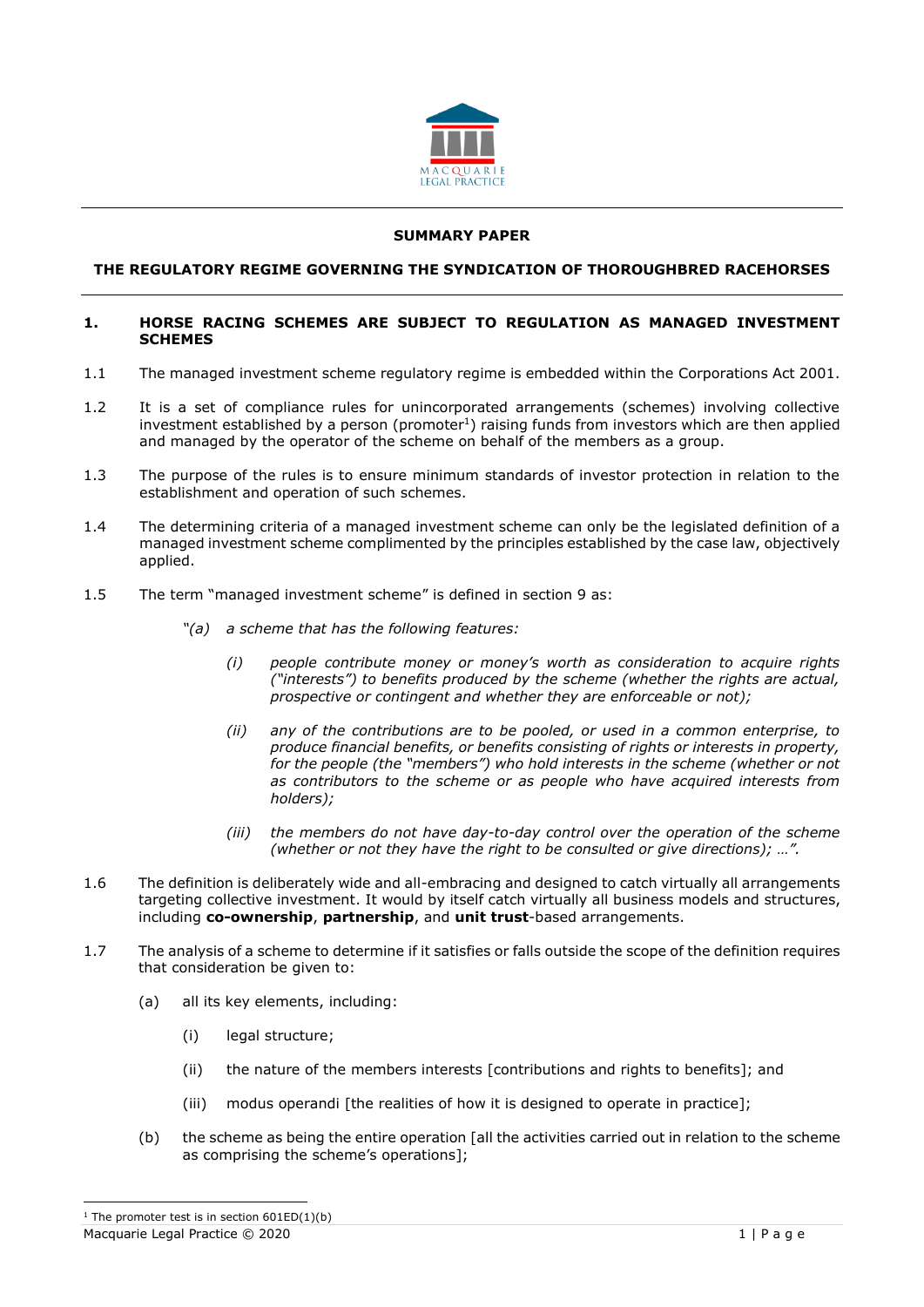- (c) the necessary distinction between:
	- (i) the activities [and rights] of the individual members and those of the group; and
	- (ii) day-to-day "control in fact" and each of "the legal right to control" and "merely a right to participate in decision-making" [the existence of such rights in the members does not necessarily lead to the conclusion that the members have day-to-day "control in fact" over the operation of the scheme].
- 1.8 The fundamental distinction which underlies the whole of the definition of a managed investment scheme is between:
	- (a) schemes where all the members have day-to-day control over the operation of the scheme by making all the decisions and implementing what is agreed; and
	- (b) schemes where the members contributions are either:
		- (i) pooled for use as the property of the scheme; or
		- (ii) not pooled but used in a common enterprise that constitutes the scheme;

with the day-to-day [routine, ordinary, everyday] activities of the scheme being managed or carried out by a person who is an operator of the scheme on behalf of the members as a group, (*whether or not they have the right to be consulted or give directions*).

- 1.9 The objective assessment in determining day-to-day control is necessarily prospective, viewed from the time when the arrangements are made.
- 1.10 The day-to-day control test is not about ownership or proprietorship, or the legal right to control of the scheme.
	- $\circ$  The purpose of the day-to-day control test is to make the important distinction about the nature of the investment each member of the scheme is making.
	- o If the substance is that all the members exercise day-to-day "control in fact" over the operation of the scheme by making all the decisions and implementing what is agreed [actually managing or carrying out the routine, ordinary, everyday activities that comprise the scheme's operations], then the scheme will not be a managed investment scheme.
	- $\circ$  However, if the substance is that the members contributions are either pooled for use as the property of the scheme, or not pooled but used in a common enterprise that constitutes the scheme, to produce financial benefits, or benefits consisting of rights or interests in property, and the members collectively appoint a person to operate the scheme [with the authority to actually manage or carry-out the routine, ordinary, everyday activities that comprise the scheme's operations] on behalf of the group, then the scheme will be a managed investment scheme (whether or not they have the right to be consulted or give directions).
	- o It is a negative test in the sense that for the arrangements to be a managed investment scheme they must be such that the members do not have day-to-day "control in fact" over the operation of the scheme, prospectively viewed from the time when the arrangements are made.
- 1.11 The day-to-day control test includes consideration as to whether a person who provides management services in relation to the property is either:
	- (a) a mere "agent" who manages the property of each member individually or "investment professional" who simply provides advice to the members on enhancing the value of their own property without exercising control; or
	- (b) an "operator" of the scheme who manages "as a whole" the property of the group.
- 1.12 The management activities of a person who is the "promoter" or "operator" are not to be imputed to the members in determining whether the members have day-to-day control over the operation of the scheme.
- 1.13 If the key elements of a scheme satisfy the definition, then its establishment and operation will likely be subject to regulation, except if it qualifies as a "private" scheme. To qualify as a "private" scheme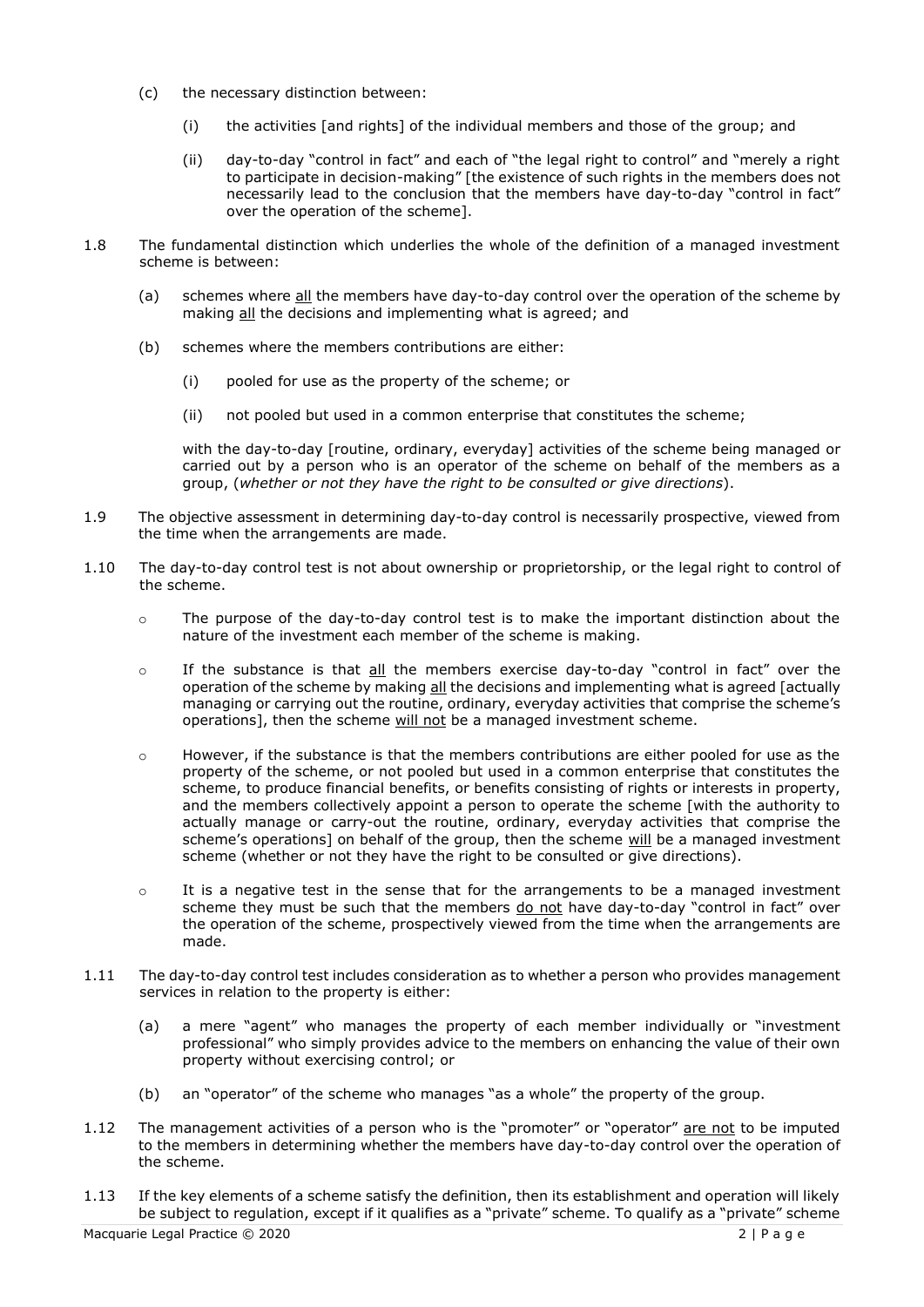it must not require registration under section 601ED. In other words, it must not have more than 20 members and the person who established it must not be [a promoter] who is "*in the business of dealing in interests in such schemes*".

# **Horse racing schemes**

- 1.14 Horse racing schemes generally [by practical necessity and to comply with the ARR] are sufficiently uniform in their key elements to justify the conclusion that any programme or plan of action formulated by a person for the purpose of 2 or more people acquiring a thoroughbred horse and using it for racing, [including the ancillary arrangements necessary for achieving that purpose] will, prima facie, satisfy the definition of a managed investment scheme.
- 1.15 The key elements that satisfy the definition are:
	- (a) the members contributions [of money or money's worth] are either:
		- (i) pooled for use as the property of the scheme [typical of **partnership** or **unit trust**based "investment" arrangements]; or
		- (ii) not pooled but used in a common enterprise that constitutes the scheme [typical of **coownership** contract-based "common enterprise" arrangements];

to produce financial benefits, or benefits consisting of rights or interests in property;

- (b) the scheme is operated by a manager and a licensed trainer on behalf of the members collectively; and
- (c) the members do not have day-to-day control over the operation of the scheme (whether or not they have the right to be consulted or give directions).
- 1.16 The realities of horse racing schemes that are **co-ownership** contract-based "common enterprise" arrangements as they are designed to operate in practice are:
	- (a) the members contribute to the common enterprise that constitutes the scheme:
		- (i) the right to use their individual interests in the horse in the operation of the common enterprise; and
		- (ii) money (on an ongoing basis) towards operating expenses, including horse expenses, including horse-related and racing expenses, for which co-owners are generally severally liable [in the same proportions as the interests held];

to facilitate their interests being managed in common [the horse "as a whole"] for the benefit of the group;

- (b) the members rights (interest) to benefits produced by the scheme include the rights to:
	- (i) participate as members of the scheme in racing the horse "as a whole" for the benefit of the group [a benefit derived as the holders of rights or interests in property]; and
	- (ii) receive distributions of any income (net prize money) earned, in the same proportions as the interests held [a financial benefit produced by the scheme];
- (c) each member's interest in the property of the group [the horse "as a whole"] which is the subject of the scheme's operations, (not the scheme itself so far as that is different), from an operational perspective, is inseparable from the interests of the other members; and
- (d) the right of the members to manage their interests individually is:
	- (i) subordinated to the rights of the members collectively and the authority of the manager and the trainer [with actual possession and control of the horse "as a whole"] to operate the scheme on behalf of the group; and
	- (ii) limited to voting on those matters specified in the relevant Owners Agreement or Training Agreement as requiring the members' approval (by the requisite majority).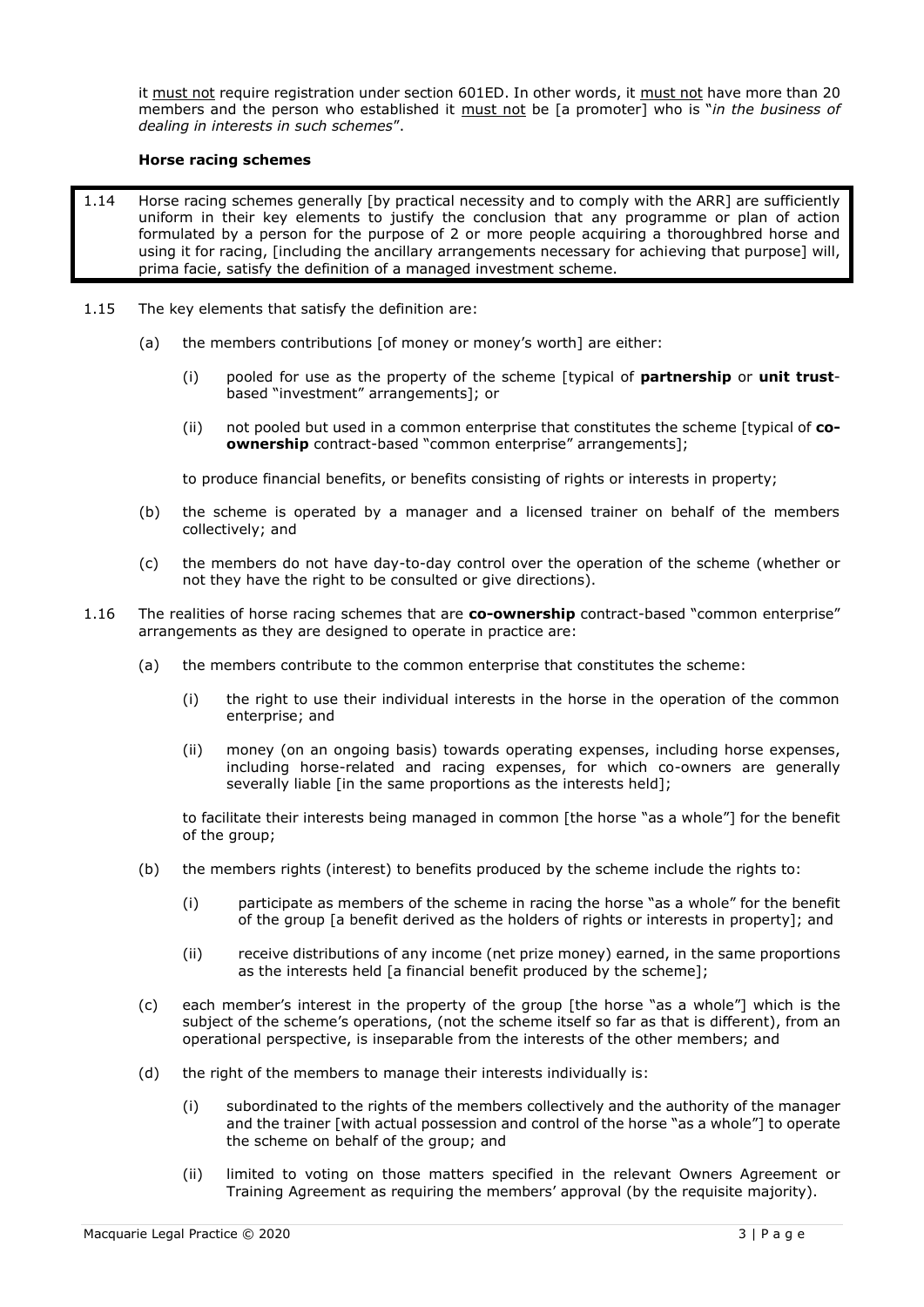- 1.17 See the Australian Rules of Racing (**ARR**), particularly AR.63 Manager and AR.61 Trainer; Schedule 2 – Trainer and Owner Reform Rules (**TOR Rules**) and the provisions of the TOR Co-owners Agreement (**TOR COA**) [particularly clauses 3.4, 3.5 and 3.9] and the TOR Standard Training Agreement (**TOR STA**) [particularly clause 2.9]; and Schedule 3 – Syndicate Rules (**SR**). These documents are available at [www.racingaustralia.horse](http://www.racingaustralia.horse/) .
- 1.18 The manager and the trainer are both clearly "operators" of the scheme who:
	- (a) control aspects of the scheme's operations on behalf of the members collectively;
	- (b) manage "as a whole" the property of the group [the members' individual interests in common – the horse "as a whole"]; and
	- (c) procure the services of other service providers such as veterinarians, farriers, jockeys, agisters and pre-trainers, etc.

Neither of them is a mere "agent" who manages the property of each member individually or "investment professional" who simply provides advice to the members on enhancing the value of their own property without exercising control.

Accordingly, day-to-day "control in fact" over the operation of the scheme devolves to the manager and the trainer, being the people who, as operators of the scheme, actually perform "… *the acts which constitute the management of or the carrying out of the activities which constitute the scheme*".

[See *ASIC v Pegasus*<sup>2</sup> *[55]* and *[56]*. Also see *Burton v Arcus<sup>3</sup> [2], [4], [79], [82] and [83],*  which cites with approval *ASIC v Pegasus* and provides additional authoritative guidance in relation to the application of the principle of "day-to-day control within the context of the third limb of the definition, and *Racing NSW v Vasili*<sup>4</sup> *.*

- 1.19 Conversely, all the members do not have day-to-day "control in fact" over the operation of the scheme, prospectively viewed from the time when the arrangements are made. Practical necessity and the ARR require that the members:
	- (a) agree:
		- (i) to appoint a person (manager) to control aspects of the scheme's operations, including those relating to its legal structure and administration, dealings with racing officialdom, the trainer and other service providers, as required, on behalf of the group [in accordance with the ARR and the terms of the TOR COA or other agreement adopted by the members]; and
		- (ii) to the manager on behalf of the group appointing a licensed trainer, [including agreeing to the terms of the Trainer's Training Agreement and Fees Notice], to take actual possession and control of the horse "as a whole" for the purpose of managing or carrying out those activities that collectively comprise the act of training a racehorse [in accordance with the ARR and the terms of the TOR STA or other agreement adopted by the parties]; and

delegate to them the authority to operate the scheme on behalf of the group; and

- (b) surrender day-to-day control over their individual interests to the manager and the trainer so that those people can manage the members' interests in common [the horse "as a whole"] for the benefit of the group, (*whether or not they have the right to be consulted or give directions*).
- 1.20 However, a scheme may not possess these characteristics alone. The fact that it may also possess other characteristics such as terms which provide for the members to:
	- (a) pay their contributions towards operating expenses directly\* to the relevant service providers [proportionate direct invoicing and payment of fees and expenses];

<sup>2</sup> [2002] NSWSC 310.

<sup>3</sup> (Appeal Judgement) [2006] WASCA 0071. Also see (Original Decision) [2004] WASC 244.

<sup>4</sup> Racing Appeals Tribunal NSW 12 June 2019.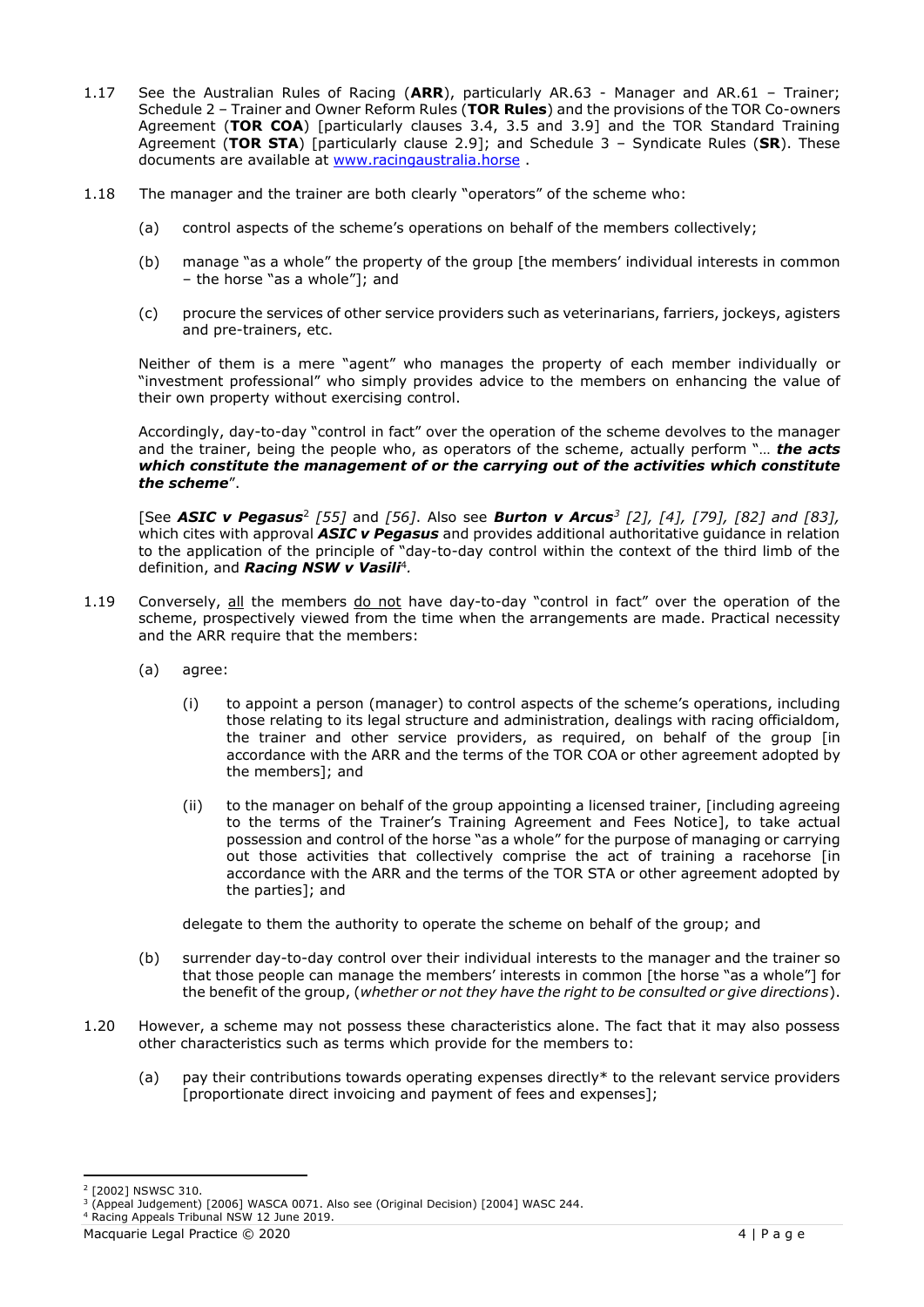- (b) be paid their distributions of any income (prize money) directly\* via the stakes payment system; [\*an alternative to the manager administering these arrangements via a designated scheme bank account] or
- (c) participate in decision-making in accordance with the procedure (and requisite majority) set out in the applicable Owners Agreement;

does not take it outside the scope of the definition.

*Notes:* 

- *1. Generally, when an offer of interests is made in a thoroughbred horse being syndicated for racing the following arrangements are predetermined by the offeror/promoter and understood by the investors:*
	- *(a) the nature of the legal relationship between the parties, as this defines the nature of the investors' interests being acquired in the horse and the scheme, and to a significant extent the modus operandi of the scheme; and (b) the first appointees as manager and trainer.*
- *2. In the case of a scheme formulated as a co-ownership contract-based "common enterprise" arrangement:*
	- *(a) the establishment of the scheme is, in practice, inextricably linked to and happens, as of right, simultaneously with the transfer of the interests in the horse from the offeror/promoter to the investors;* 
		- *(b) the members:*
			- *(i) liability to perform obligations, including to contribute both the right to use their individual interests in the horse in the operation of the common enterprise that constitutes the scheme, and money (on an ongoing basis) to pay operating expenses, [in the same proportions as the interests held]; and*
			- *(ii) rights to benefits (interests) produced by the scheme, including to participate as members of the scheme in racing the horse "as a whole" for the benefit of the group, and receive a proportion of any income (net prize money) [in the same proportions as the interests held];*
			- *apply from the time when the interests in the horse are transferred; and*
	- *(c) the members do not have day-to-day control over the operation of the scheme (whether or not they have the right to be consulted or give directions), prospectively viewed from the time when the arrangements are made.*
- *3. Accordingly, the acquisition of interests by co-owners in a thoroughbred horse being syndicated for racing is an offer and acquisition of interests in a managed investment scheme in the same way as the acquisition of units by limited partners*  was found to be an offer and acquisition of interests in a managed investment scheme in **ASIC v McNamara**<sup>5</sup> [16] and *[17] and [22].*
- *4. It is not significant to this analysis:*
	-
	- *(a) whether the manager and the trainer are the same person or different people; (b) whether the members acquired their individual interests from either the manager or the trainer, or another person; or*
	- *(c) whether or not the members are required to pay a fee to the manager for performing the manager's duties.*
- *5. The promoter or nominee will generally also be the manager [even if the promoter does not retain an interest in the horse].*  In such cases, the first-named registered owner may be the manager in name only, with the promoter or nominee *controlling and directing "in fact" those aspects of the scheme's operations that are the manager's responsibility under the relevant Owners Agreement and the ARR. This is often the case with schemes established by licensed trainers acting as promoters.* 
	- o *It is also possible for a person outside of the ownership group who is the manager to be recorded as the firstnamed registered owner with "nil" equity and the other registered owners as owning "100%" of the horse. This is often the case with schemes established by promoters who are unrelated to the trainer to give them an ongoing commercial profile with the horse during its racing career.*
- 1.21 Furthermore, while the **Owners Agreement** and **Training Agreement** [both now mandatory under the **TOR Rules**] generally set out various powers and duties of the manager and the trainer and specify that certain decisions cannot be taken by the manager or the trainer without the approval of the members [by the requisite majority] [e.g. change of trainer, gelding, relocation of the horse to race in another jurisdiction, race entry fee above a specified amount, veterinary treatment above a specified amount, etc.], this does not equate to the members having control over the management of the scheme in the meantime. Generally, there are few, if any, other restrictions on the authority of either the manager or the trainer to operate the scheme.
- 1.22 The Owners Agreement or Training Agreement may also include terms that:
	- (a) empower the manager or the trainer to pursue remedies against a member who is in breach of a payment obligation; or
	- (b) restrict the members in dealing with their individual interests in the horse or empower the manager to sell or otherwise dispose of the horse "as a whole" if the members agree (by the requisite majority) that the horse be sold or transferred.
- 1.23 **The case law and the evidence clearly support the conclusion that the characteristics of a managed investment scheme are inherent in horse racing schemes as they are both designed to operate in practice and required to operate by the ARR.** Consequently, there is no apparent basis upon which any person (promoter), including a licensed trainer, who is "in the business of promoting managed investment schemes", could successfully argue [in any legal forum] that the resultant schemes are outside the scope of the definition of a managed investment scheme and not subject to regulation. Any such argument would likely be a misrepresentation of the arrangements to avoid the legislative intention of the statutory provisions.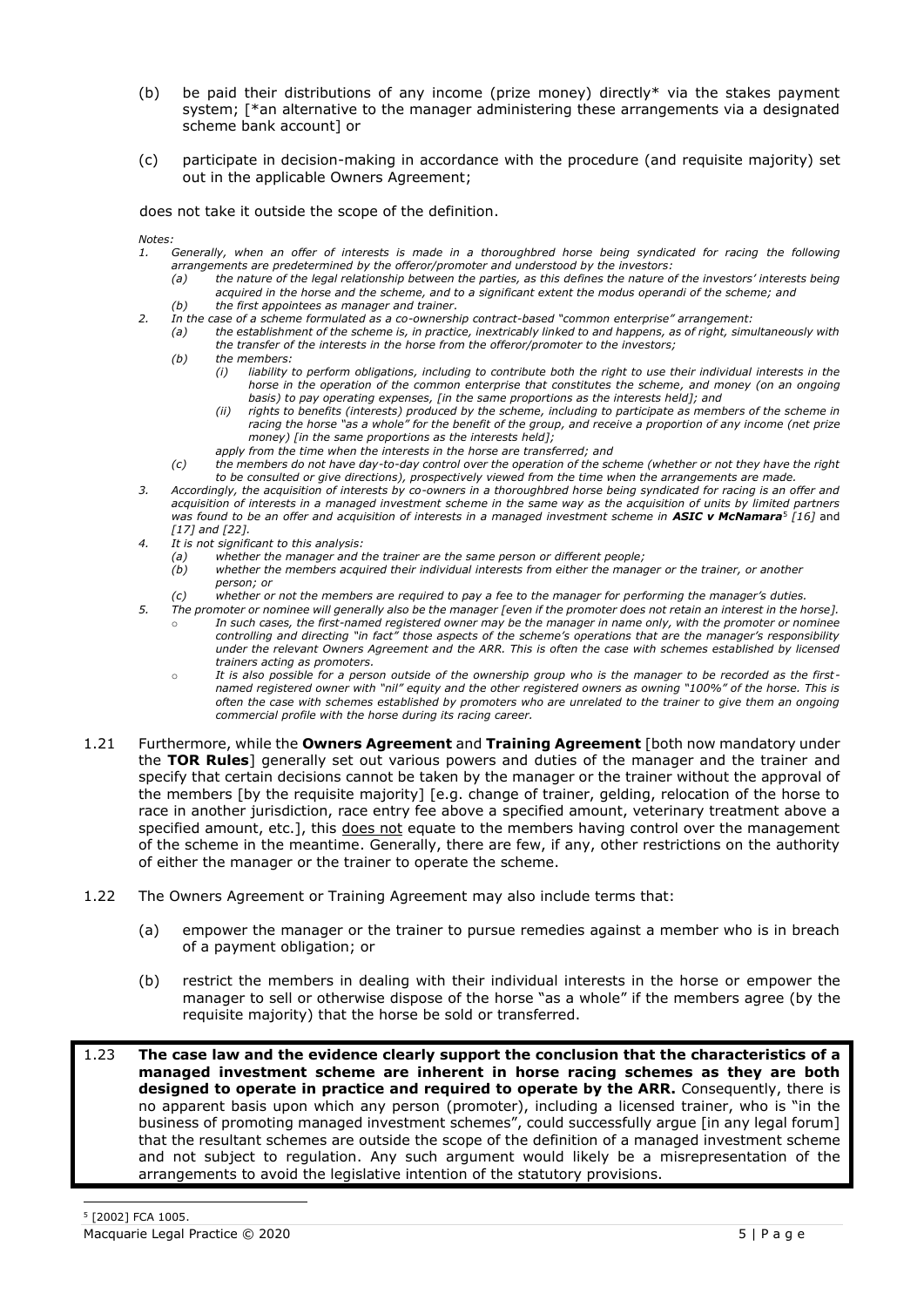- 1.24 The need for all the members to exercise day-to-day control over the operation of the scheme by making all the decisions with unanimity and implementing what is agreed would be impractical and a significant impediment to the operation of such schemes which is only overcome by the members:
	- (a) appointing a manager and a licensed trainer [with actual possession and control of the horse "as a whole"]; and
	- (b) delegating to them the authority to operate aspects of the scheme on behalf of the group.

# **2. REQUIREMENT FOR SCHEME REGISTRATION**

- 2.1 If a scheme satisfies the definition of a managed investment scheme and does not qualify as a "private" scheme, then generally registration will be required under section 601ED unless the scheme is eligible for a specific statutory exemption or ASIC Instrument relief from the requirement to be registered.
- 2.2 A horse racing scheme established as a one-off "private" scheme generally will not require registration. To qualify as a "private" scheme it must not require registration under section 601ED. In other words, it must not have more than 20 members and the person who promoted it must not be in "…*in the business of promoting managed investment schemes*".
- 2.3 A horse racing scheme that "...*was promoted by a person, or an associate of a person, who was,*  when the scheme was promoted, in the business of promoting managed investment schemes<sup>r6</sup>, generally:
	- (a) will fall within the requirement for registration under section 601ED, regardless of the number of members; and
	- (b) must be registered as a managed investment scheme, unless it is eligible for a specific statutory exemption<sup>7</sup> or ASIC Instrument<sup>8</sup> relief from the requirement to be registered because it qualifies as:
		- (i) a personal offer scheme<sup>9</sup>;
		- (ii) a wholesale scheme<sup>10</sup>; or
		- (iii) a lead regulator approved (ASIC Instrument $11$  compliant) syndicate.
- 2.4 An "offer of interests" in:
	- (a) a registered scheme must be the subject of a PDS that complies with the requirements of the Corporations Act; and
	- (b) an ASIC Instrument compliant syndicate must be the subject of a PDS that:
		- (i) complies with the requirements of the ASIC Instrument; and
		- (ii) is approved by a lead regulator.
- 2.5 Section 601ED(5) states:

"*A person must not operate in this jurisdiction a managed investment scheme that this section requires to be registered under Section 601ED unless the scheme is so registered*" 12 .

# **Promoter of interests in a horse racing scheme**

2.6 The words "… *in the business of …*" in section 601ED(1)(b) import the notion of commercial activity with "… *system, repetition and continuity*". [See *ASIC v Young & Ors*<sup>13</sup>*, at [53]*]*.*

<sup>9</sup> section 1012E. A scheme in which offers of interests are only made by "personal offer" and do not require a disclosure document.

 $10$  section 761G. A scheme in which offers of interests are made only to "wholesale clients" and do not require a disclosure document. <sup>11</sup> ibid 8.

- $12$  Section 601ED(5) is subject to section 601ED(6).
- <sup>13</sup> [2003] QSC 029.

 $6$  the promoter test is in section  $601ED(1)(b)$ .

<sup>7</sup> sections 601ED(2), 1012E, and 761G.

<sup>&</sup>lt;sup>8</sup> ASIC Corporations (Horse Schemes) Instrument 2016/790.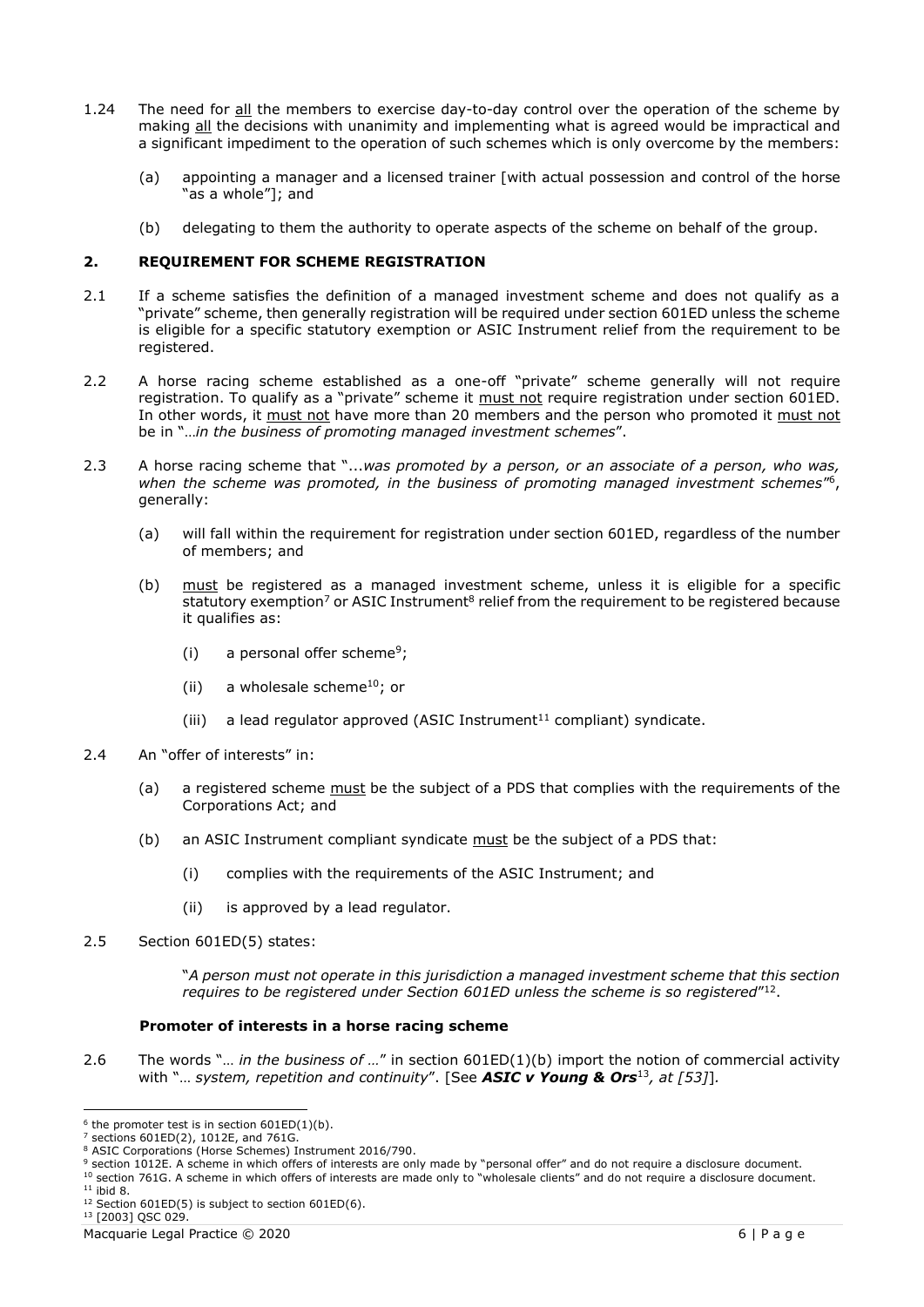- 2.7 The word "promoting" in the context of marketing imports the notion of activities or communications carried out on behalf of a business with the objective of attracting consumers to its products or services and generating sales. Promotional activities may include direct marketing, personal selling, digital promotions (all forms of promotion found on the internet), public relations, sponsorships, and general advertising.
- 2.8 Whatever activities comprise "promoting" in the context of marketing, in the specific context of section 601ED(1)(b) it is only logical that they include the following activities in relation to formulating managed investment schemes:
	- (a) offering to sell or inviting people to buy; and
	- (b) dealing in;

interests in such schemes.

- 2.9 The term "promoter" is not defined in the Act or the ASIC Instrument, so must be given an ordinary meaning.
- 2.10 The term "promoter" is defined:
	- (a) in ASIC RG91[2016] as meaning:

*"a person who offers to sell, or invites people to buy, interests in a managed investment scheme".*

(b) in AR.2<sup>14</sup> of the ARR as meaning:

*"any person or corporation who for valuable consideration offers or invites any other person or corporation to subscribe for shares or participate in any scheme with objects that include the breeding and/or racing of a horse"; [added 20/11/02 as amended].*

# **The ASIC Instrument**

2.11 ASIC'S approach to regulating small-scale schemes is set out in RG  $91^{15}$ :

*[RG 91.26] "A horse racing syndicate is an arrangement under which a group of people agree to contribute money in return for a share of prize money won by a racehorse. The syndicate members may contribute money to obtain a percentage ownership stake in the racehorse, or the owner of the racehorse may lease the racehorse to the operator of the syndicate. Sometimes, other benefits are available to members of a syndicate, such as an entitlement to attend social events."*

*[RG 91.27] "Generally, a horse racing syndicate will be a managed investment scheme under s9 of the Corporations Act. ASIC Corporations (Horse Schemes) Instrument 2016/790 provides conditional relief to the promoter and manager of a small-scale horse racing syndicate from the requirement to register the syndicate under the managed investment provisions in Ch 5C of the Corporations Act."*

- 2.12 The ASIC Instrument is a grant by ASIC to the thoroughbred horse racing industry of conditional relief from specific provisions of the Corporations Act considered onerous if applied to small-scale schemes. The relief is in the form of co-regulation, with ASIC exercising its administrative power and appointing the Principal Racing Authorities of the various states and territories as lead regulators and delegating to them the responsibility for administering the terms of the ASIC Instrument within their respective jurisdictions.
- 2.13 The scope of the relief is limited to the terms of the ASIC Instrument.
- 2.14 It applies only to small-scale schemes in which "there are no more than 50 participants" and "the total amount sought from the issue of scheme interests to participants does not exceed \$500,000" and operates to relieve the promoter and operator of such schemes from the obligation to comply

 $14$  added 20/11/2002 following the issuing of the Class Order by ASIC on 15/02/2002, as amended.

 $15$  Regulatory Guide 91 [2016] – Horse breeding schemes and horse racing schemes.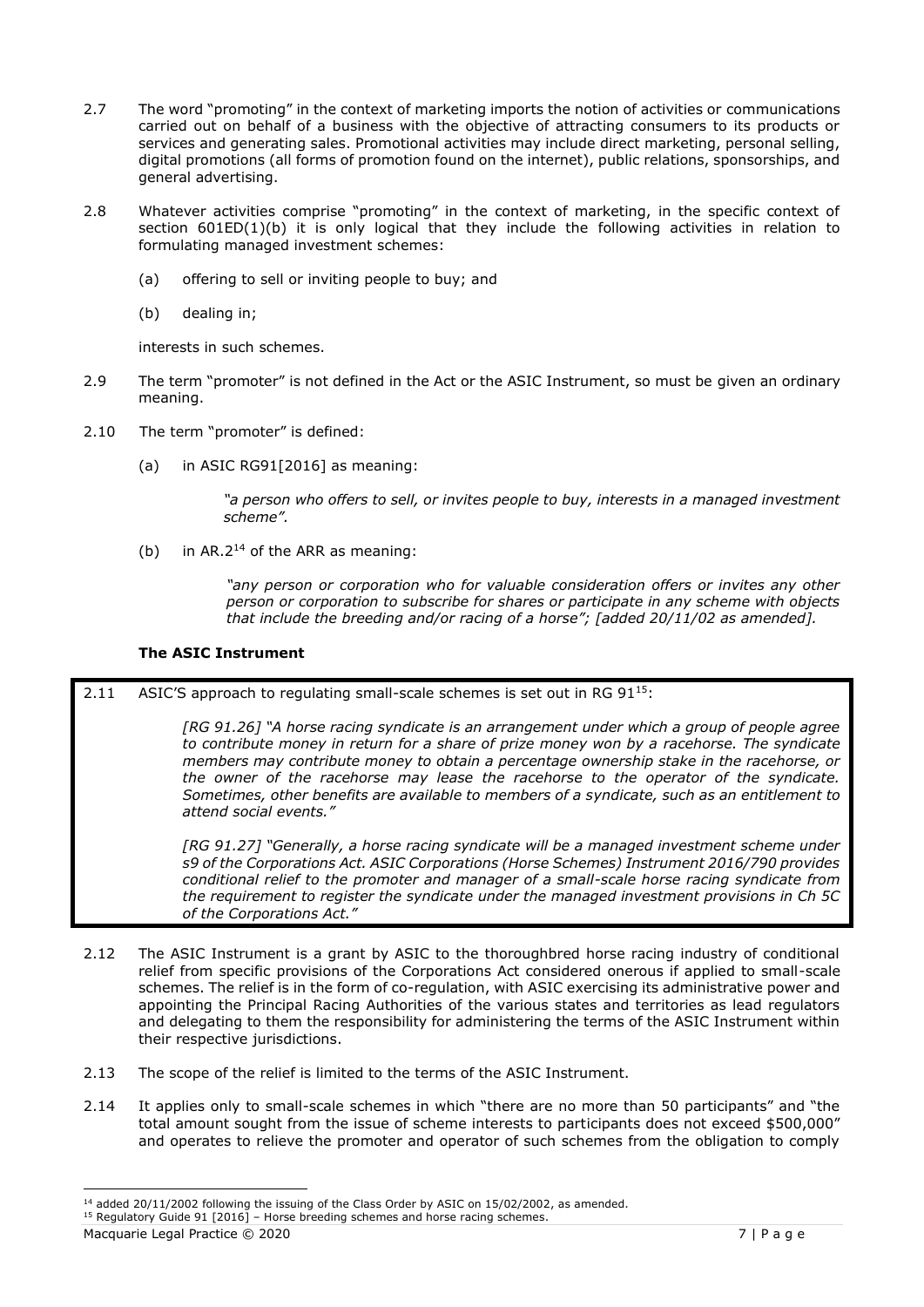with the provisions of section 601ED relating to scheme registration, which would otherwise require that they be established and operated as ASIC registered managed investment schemes.

- 2.15 Only promoters and schemes that comply with the terms of the ASIC Instrument are eligible to be administered by the lead regulators. All other promoters and schemes must comply with the Corporations Act and remain subject to the direct regulatory power and authority ASIC.
- 2.16 The relief does not extend to the numerous other provisions of the Corporations Act relating to managed investment schemes, including Chapter 7 [Financial services and markets], that are also relevant to the promotion of schemes, and with which promoters must comply.
- 2.17 Promoters are not relieved from having to comply with those provisions of Chapter 7 relating to licensing, conduct, and transfer of title, etc.

# **3. REQUIREMENT FOR PROMOTER AND MANAGER TO BE LICENSED**

- 3.1 Under the Corporations Act, generally:
	- (a) a horse racing scheme, other than a scheme which qualifies as a "private' scheme under section 601ED, will be subject to regulation as a managed investment scheme;
	- (b) an "interest" in a managed investment scheme is a "financial product";
	- (c) a person who operates a financial services business dealing in a financial product or providing a financial service must hold an AFS Licence covering the provision of the financial services<sup>16</sup> [or be an authorized representative of a licensee<sup>17</sup>];
	- (d) the promoter, manager (and responsible entity) of a horse racing scheme which is:
		- (i) a registered managed investment scheme;
		- (ii) a personal offer scheme; or
		- (iii) a wholesale scheme;

must hold an AFS Licence [or be an authorized representative of a licensee].

- 3.2 Under the ASIC Instrument, the promoter of a horse racing syndicate which is the subject of a lead regulator approved PDS must hold an AFS Licence, but the members may, with the approval of the lead regulator, appoint a manager who is not licensed.
- 3.3 There is no statutory exemption or ASIC Instrument relief from the requirement for a "promoter" of such schemes to be licensed, regardless of whether or not a scheme is eligible for a specific statutory exemption or ASIC Instrument relief from the requirement to be registered.
- 3.4 Under the ARR<sup>18</sup>, any person who wants to promote or make an offer of shares in a thoroughbred horse for the purpose of using it for racing must:
	- (a) hold an appropriate AFS Licence [or be an authorised representative of a licensee];
	- (b) be on the register of approved promoters [or authorised representatives] of a lead regulator; and
	- (c) obtain approval of a PDS for each offer of interests prior to making the offer.

# **4. WHAT INFORMATION MUST BE DISCLOSED TO PROSPECTIVE INVESTORS IN A PDS?**

4.1 The Act and the terms of the ASIC Instrument require the promoter of an "offer of interests" in a horse racing scheme to disclose to prospective investors who are "retail clients" all key information about the product on offer that is reasonably required by prospective investors to enable them to make an informed decision whether to invest.

<sup>&</sup>lt;sup>16</sup> Section 911A(1).

<sup>&</sup>lt;sup>17</sup> Section 911A(2). <sup>18</sup> SR.9.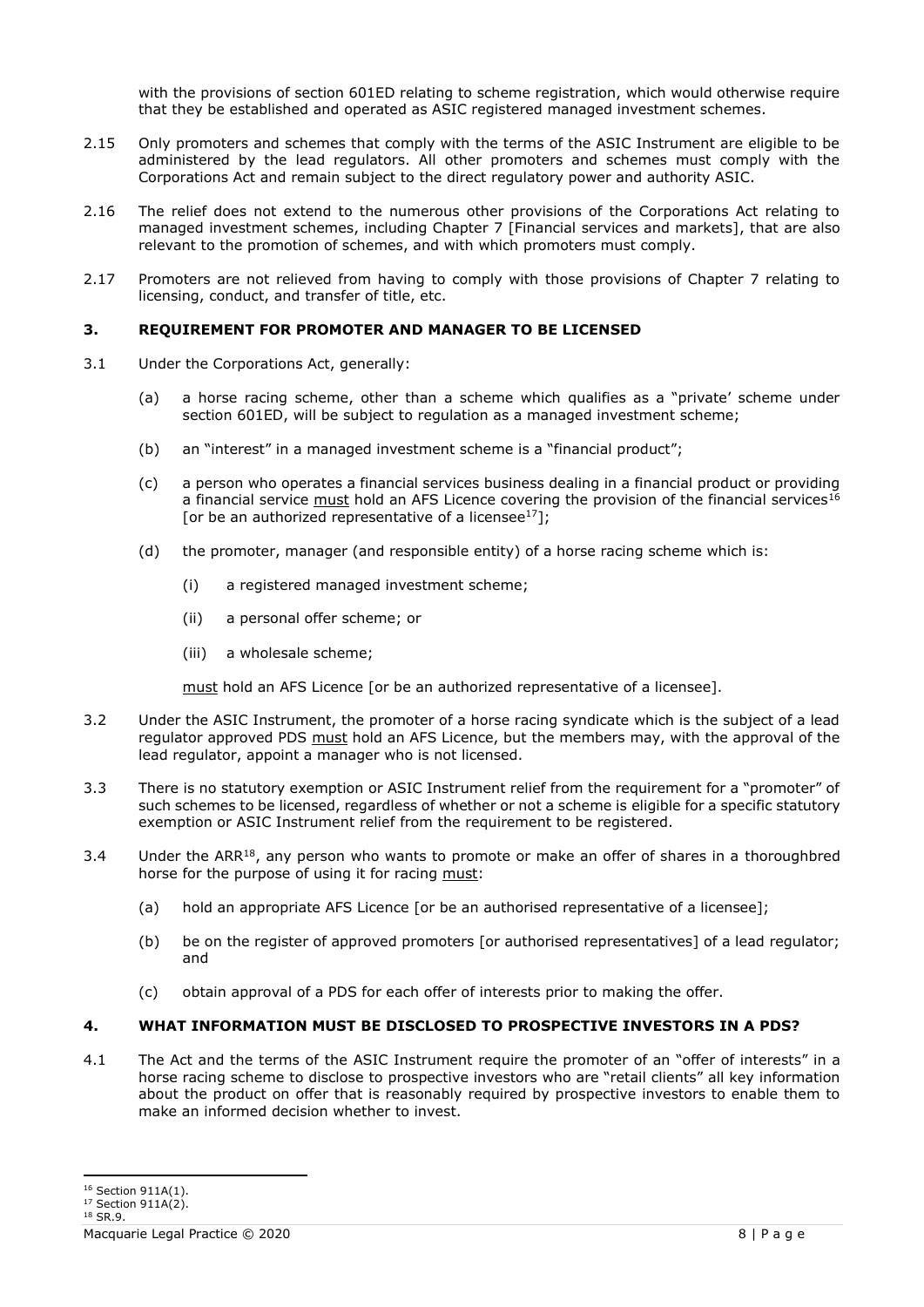- 4.2 Under Part 7.9 of the Act, both the nature of the key information about the product that must be disclosed to prospective investors who are "retail clients", and the format in which that information must be set out in a product disclosure document is prescribed.
- 4.3 Under the ASIC Instrument, the nature of the key information about the product that must be disclosed to prospective investors in a product disclosure document approved by a lead regulator is prescribed.
- 4.4 The following ASIC Regulatory Guides are essential reading for any person involved in the preparation of a PDS:
	- (a) RG 97 [Disclosing fees and costs in PDS and periodic statements] issued in March 2017; and
	- (b) RG 168 [Disclosure: Product Disclosure Statements (and other disclosure obligations)] issued in October 2011.

# **Additional information that should be included as attachments to a PDS for a typical horse racing scheme**

- 4.5 Given the intricate nature of the contractual arrangements to which an investor will become a party by acquiring an interest in a typical horse racing scheme promoted by a person who is in the business of dealing in interests/shares, the PDS should include as attachments copies of:
	- (a) the Owners Deed or agreement governing the legal relationship between the co-owners, and between the co-owners and the manager;
	- (b) the trainer's Training Agreement and Fees Notice;
	- (c) the veterinary certificate upon which the promoter relies as evidencing the horse to be in good health and condition and suitable for syndication; and
	- (d) the Insurance Certificate, together with a statement to the effect that the full policy wording is available upon request.

#### **The requirement for disclosure in relation to an "offer of shares" in a lead regulator approved (ASIC Instrument compliant) scheme**

- 4.6 The lead regulators have published various *Product Disclosure Guidelines* to assist promoters when compiling a PDS for an "offer of shares" under the ASIC Instrument. Promoters should not interpret such guidelines as prescribing a lesser standard of disclosure for such offers than the statutory provisions prescribe for registered schemes.
- 4.7 Racing NSW has published the following documents, which appear on its website (October 2018):
	- (a) Guidelines for Promoters in NSW [January 2017];
	- (b) Pro forma Product Disclosure Statement;
	- (c) Information for Prospective Owners Promoters may include Management Fees in PDSs; and
	- (d) Racing NSW Guide to Ownership Costs.
- 4.8 All promoters, regardless of the state or territory in which they operate, should read these documents, together with any similar documents published by their own lead regulator, before proceeding to compile a PDS for the sale of interests.

#### **General requirements for a PDS**

- 4.9 The disclosure of key information, in the form of a disclosure statement, must be:
	- (a) delivered, or made available, for free, to an investor before the point of sale, to afford the investor the opportunity to consider the information and make an informed decision about whether to invest;
	- (b) delivered or made available in a manner that is appropriate for the target investor;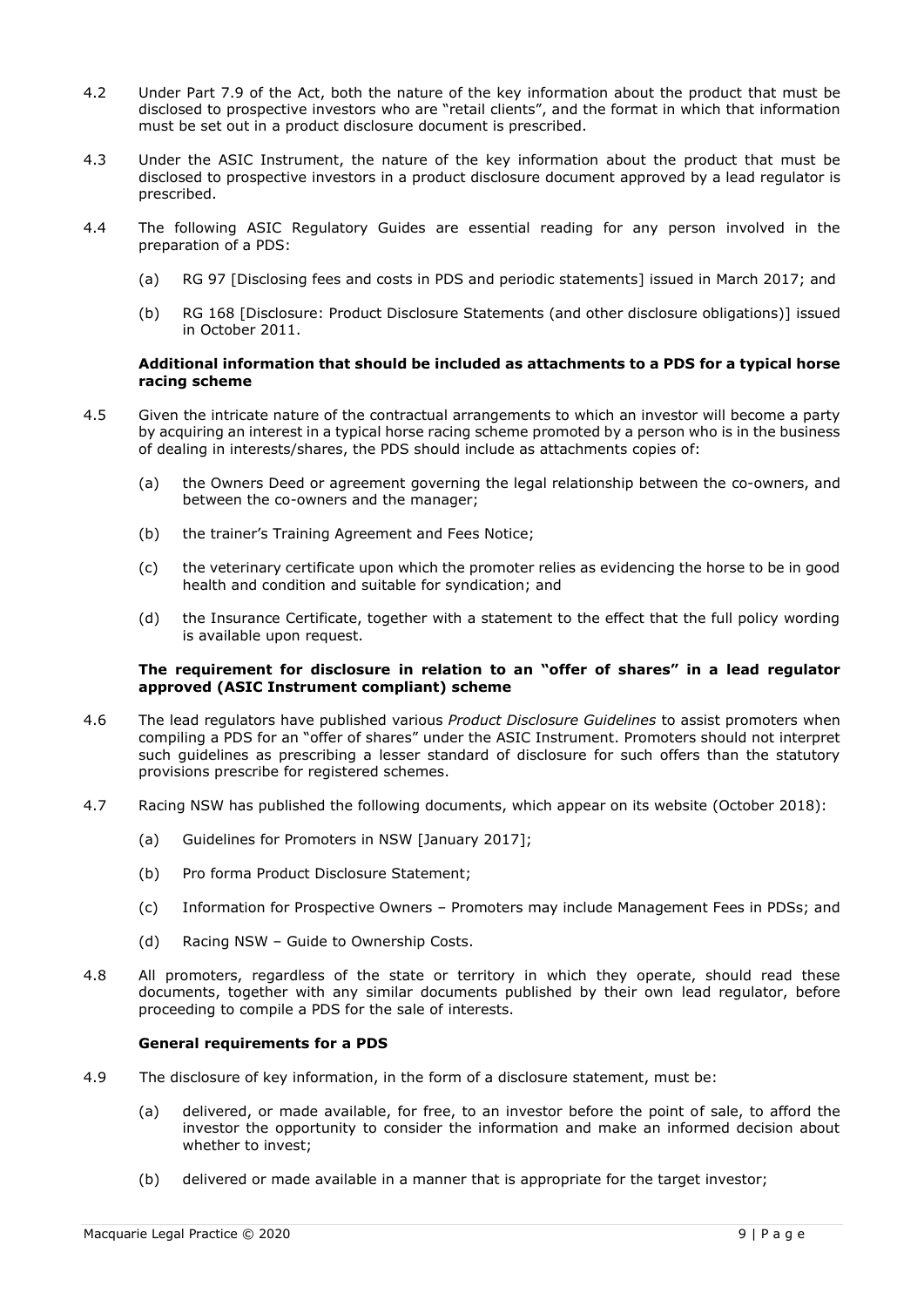- (c) in plain language and in a simple, accessible and comparable format to facilitate a meaningful comparison of information disclosed for competing products; and
- (d) clear, accurate and not misleading to the target investor.

### **Restrictions on advertising and promotion**

- 4.10 The general requirement under the Act is that a person must not advertise or publicly promote an "offer of interests" in a managed investment scheme where participation is available to "retail clients" unless:
	- (a) an appropriate PDS is available; and
	- (b) a Form SF88 [PDS in-use notice] has been lodged with ASIC.
- 4.11 If an "offer of interests" in a horse racing scheme is to be the subject of a PDS approved by a lead regulator under the terms of the ASIC Instrument, then the PDS must be approved prior to the commencement of any advertising or public promotion. Similarly, any advertising or public promotion must also be lodged with and approved by a lead regulator prior to publication.
- 4.12 The promoter of an "offer of interests" that requires a PDS must comply with the provisions of section 1018A [Advertising or other promotional material for product must refer to PDS] when undertaking any advertising or public promotion. Such advertising or public promotion must specify:
	- (a) the issuer (or issuer and seller) of the shares and refer to the PDS;
	- (b) that a PDS is available; and
	- (c) that a prospective investor should consider the PDS when deciding whether to acquire the interest(s).
- 4.13 Failure to comply with the provisions of section 1018A(1) is an offence (section 1311 [General penalty provisions]).
- 4.14 There are no regulations applying to the advertising or public promotion of an "offer of interests" in a horse racing scheme that is a "wholesale scheme", although any advertisement, or public promotion, should clearly specify both the nature of the scheme, and that participation is available only to "wholesale clients".

#### **5. WHAT ARE THE SANCTIONS FOR NON-COMPLIANCE?**

- 5.1 The Act and the ARR prescribe sanctions and penalties which may be imposed on persons who do not comply with the requirements of the regulatory regime.
- 5.2 ASIC has the power to pursue enforcement action and a range of remedies against persons who breach the provisions of the Act.
- 5.3 Each Principal Racing Authority, with its jurisdiction:
	- (a) is responsible for administering the ARR; and
	- (b) has the capacity to investigate and prosecute any person it suspects of breaching the ARR;

and as a lead regulator under the ASIC Instrument:

- (c) is responsible for administering the terms of the relief set out in the ASIC Instrument; and
- (d) has the capacity to refer to ASIC for investigation and prosecution, any person it suspects of breaching the Act. In fact, it is probably fair to say that ASIC has an expectation that each Principal Racing Authority will undertake appropriate surveillance activities and refer suspected breaches of the Act for investigation and prosecution.

#### **ASIC**

5.4 ASIC has the power to investigate complaints, or suspected breaches of the Act, and to pursue a variety of enforcement remedies, depending upon the seriousness and consequences of the misconduct. Enforcement action may include prosecution and the imposition of punitive penalties, or orders requiring the payment of compensation.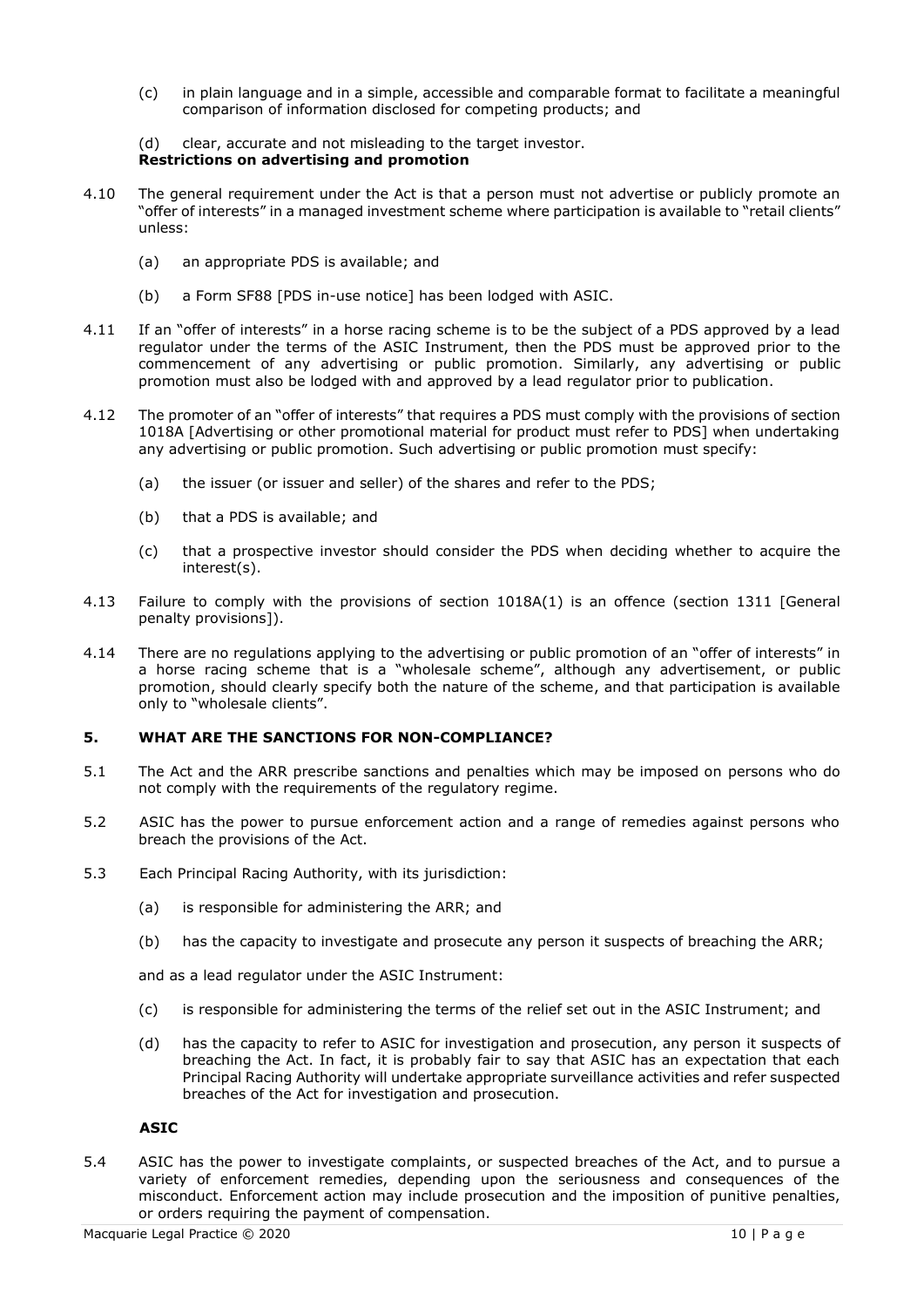- 5.5 If a person operates an unregistered managed investment scheme that is otherwise required to be registered, then there are adverse consequences that may apply, including:
	- (a) a maximum penalty for individuals of 200 penalty unit points (\$22,000) or five years imprisonment, or both, and a maximum penalty for corporations of 1,000 penalty units (\$110,000);
	- (b) upon application to the court by either ASIC, the person operating the scheme, or a member of the scheme, the court may order that the unregistered scheme be wound  $up^{19}$ ;
	- (c) where a court finds that an investor has suffered, or is likely to suffer loss or damage because of the contravention, the court may make orders to compensate that investor for such loss or damage<sup>20</sup>; and
	- (d) a contract by an investor to subscribe for interests is voidable at the option of the investor<sup>21</sup>.

# **Lead regulators (principal racing authorities)**

5.6 The lead regulators also have the power to investigate complaints and suspected breaches of the Act and the ASIC Instrument, and to pursue a variety of enforcement remedies under the ARR.

### **Compliance Check List**

5.7 ASIC has overall responsibility for administering the regulatory regime, including the activities of the principal racing authorities as lead regulators for the purpose of administering the terms of the ASIC Instrument relief within their respective jurisdictions.

Set out in the following table is a compliance check list for both a registered managed investment scheme and a scheme that is the subject of a PDS approved by a lead regulator.

| <b>ASIC</b> registered<br>managed<br>investment<br>scheme                                                                                                                                                                                                                                                                                                                                                                                                                                                                            | Scheme/Syndicate the subject of a lead<br>regulator approved PDS                                                                                                                                                                                                                                                                                                                                                                                                                                                                                               |
|--------------------------------------------------------------------------------------------------------------------------------------------------------------------------------------------------------------------------------------------------------------------------------------------------------------------------------------------------------------------------------------------------------------------------------------------------------------------------------------------------------------------------------------|----------------------------------------------------------------------------------------------------------------------------------------------------------------------------------------------------------------------------------------------------------------------------------------------------------------------------------------------------------------------------------------------------------------------------------------------------------------------------------------------------------------------------------------------------------------|
| Constitution                                                                                                                                                                                                                                                                                                                                                                                                                                                                                                                         | Agreement                                                                                                                                                                                                                                                                                                                                                                                                                                                                                                                                                      |
| Compliance Plan                                                                                                                                                                                                                                                                                                                                                                                                                                                                                                                      |                                                                                                                                                                                                                                                                                                                                                                                                                                                                                                                                                                |
| requirement to obtain compulsory managed                                                                                                                                                                                                                                                                                                                                                                                                                                                                                             |                                                                                                                                                                                                                                                                                                                                                                                                                                                                                                                                                                |
| investments PI insurance                                                                                                                                                                                                                                                                                                                                                                                                                                                                                                             |                                                                                                                                                                                                                                                                                                                                                                                                                                                                                                                                                                |
| application to ASIC to register scheme                                                                                                                                                                                                                                                                                                                                                                                                                                                                                               |                                                                                                                                                                                                                                                                                                                                                                                                                                                                                                                                                                |
| <b>PDS</b>                                                                                                                                                                                                                                                                                                                                                                                                                                                                                                                           | <b>PDS</b>                                                                                                                                                                                                                                                                                                                                                                                                                                                                                                                                                     |
|                                                                                                                                                                                                                                                                                                                                                                                                                                                                                                                                      | application to lead regulator to approve PDS                                                                                                                                                                                                                                                                                                                                                                                                                                                                                                                   |
| PDS in-use notice - ASIC Form FS88                                                                                                                                                                                                                                                                                                                                                                                                                                                                                                   | PDS in-use notice - ASIC Form FS88                                                                                                                                                                                                                                                                                                                                                                                                                                                                                                                             |
| offer and sale of interests<br>provision of PDS to prospective investors<br>prior to the point of sale<br>payment of application price by investors<br>$\bullet$<br>applying for interests<br>receipt of application money by promoter<br>into designated trust account<br>[which money must be refunded, together<br>with any interest earned, if the offer is not<br>fully subscribed and interests allotted]<br>Cooling-off<br>$\bullet$<br>transfer of the legal and beneficial title in<br>the horse to investors, unencumbered | offer and sale of interests<br>provision of PDS to prospective investors<br>$\bullet$<br>prior to the point of sale<br>payment of application price by investors<br>$\bullet$<br>applying for interests<br>receipt of application money by promoter<br>$\bullet$<br>into designated trust account [which<br>money must be refunded, together with<br>any interest earned, if the offer is not<br>fully subscribed and interests allotted]<br>Cooling-off<br>$\bullet$<br>transfer of the legal and beneficial title in<br>the horse to investors, unencumbered |
| issuing and allotment of interests                                                                                                                                                                                                                                                                                                                                                                                                                                                                                                   | issuing and allotment of interests                                                                                                                                                                                                                                                                                                                                                                                                                                                                                                                             |
| registration of scheme with the registrar of<br>racehorses                                                                                                                                                                                                                                                                                                                                                                                                                                                                           | registration of scheme with the registrar of<br>racehorses                                                                                                                                                                                                                                                                                                                                                                                                                                                                                                     |
| registration of the horse in the name of the                                                                                                                                                                                                                                                                                                                                                                                                                                                                                         | registration of the horse in the name of the                                                                                                                                                                                                                                                                                                                                                                                                                                                                                                                   |
| scheme (or the members, if no more than 20)                                                                                                                                                                                                                                                                                                                                                                                                                                                                                          | scheme (or the individual members, if no more<br>than $20$ )                                                                                                                                                                                                                                                                                                                                                                                                                                                                                                   |
| establishment<br>of designated<br>scheme<br>bank<br>account                                                                                                                                                                                                                                                                                                                                                                                                                                                                          | establishment of designated scheme bank<br>account (which obviously can be dispensed                                                                                                                                                                                                                                                                                                                                                                                                                                                                           |

<sup>20</sup> section 1325.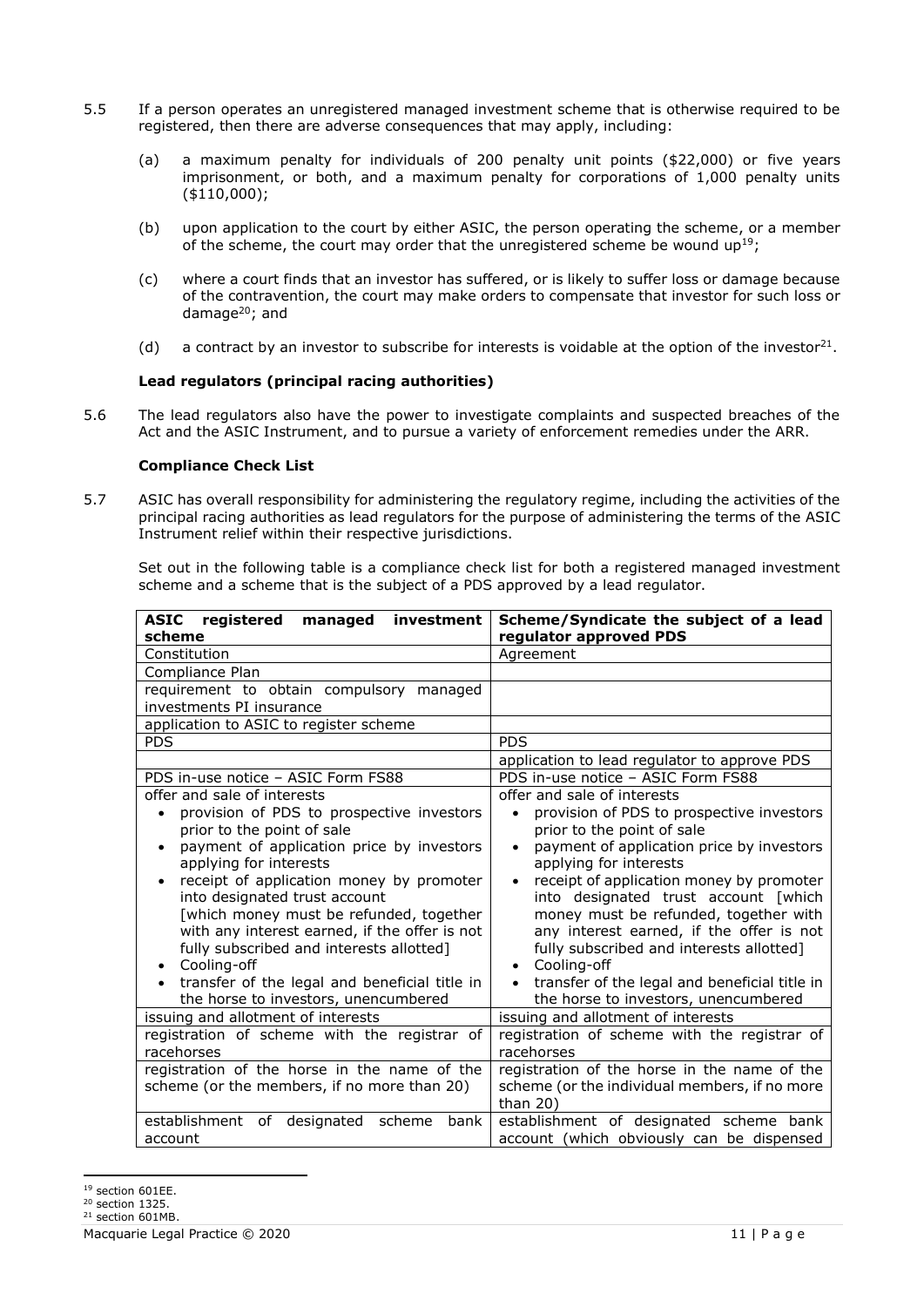|                                                                                                                                 | with if arrangements are put in place for<br>proportionate direct billing of members for<br>horse costs and proportionate direct payment<br>to members of net Prize money) |
|---------------------------------------------------------------------------------------------------------------------------------|----------------------------------------------------------------------------------------------------------------------------------------------------------------------------|
| accounting and annual financial reports                                                                                         | accounting and annual financial reports                                                                                                                                    |
| annual syndicate and compliance plan audits -<br>external auditors                                                              |                                                                                                                                                                            |
| copies of audited annual financial report and<br>compliance audit certificate to be lodged with<br>ASIC and provided to members | copies of annual financial report to be lodged<br>with lead regulator and provided to members                                                                              |
| compliance                                                                                                                      | compliance                                                                                                                                                                 |
| surveillance                                                                                                                    | surveillance                                                                                                                                                               |
| breaches                                                                                                                        | breaches                                                                                                                                                                   |
| penalties                                                                                                                       | penalties                                                                                                                                                                  |

# **6. WHAT TYPES OF HORSE RACING SCHEMES ARE PERMITTED UNDER THE ACT AND THE ARR?**

- 6.1 Under the Act, any horse racing scheme established by a person who is "…*in the business of promoting managed investment schemes*":
	- (a) will, prima facie, be subject to regulation, regardless of the number of members; and
	- (b) must be registered with ASIC as a managed investment scheme, unless it qualifies [and is established]as unregistered scheme that is:
		- (i) a personal offer scheme interests may only be made available by "personal offer" to prospective investors who are either "retail clients", or "wholesale clients". A scheme of this type is not required to be registered, provided it complies with the 20/12 Rule. There are no disclosure requirements prescribed by the Act;
		- (ii) a wholesale scheme interests may only be made available to prospective investors who are "wholesale clients". A scheme of this type is not required to be registered. There are no statutory requirements (restrictions) relating to either the number of participants, or the total amount sought, from the "issuing" of scheme interests for this type of scheme. There are no disclosure requirements prescribed by the Act; or
		- (iii) a lead regulator approved (ASIC Instrument compliant) scheme interests may be made available to prospective investors who are either "retail clients", or "wholesale clients". A scheme of this type is relieved from the requirement to be registered, provided it complies with the terms of the ASIC Instrument. It must not have more than 50 members and the total amount sought from the issue of scheme interests must not exceed \$500,000. Disclosure of key information in a PDS approved by a lead regulator is required.
- 6.2 Investors who are "retail clients" are not permitted to participate in a wholesale scheme.

# **The nature of the legal relationship between joint owners or lessees**

6.3 Section 115 states:

# *"Restrictions on size of partnerships and associations*

- *(1) A person must not participate in the formation of a partnership or association that:*
	- *(a) has as an object gain for itself or for any of its members; and*
	- *(b) has more than 20 members;*

*unless the partnership or association is incorporated or formed under an Australian law. ……… Note: An offence based on subsection (1) is an offence of strict liability. For strict liability, see Section 6.1 of the Criminal Code".*

6.4 All ownership arrangements must also comply with the ARR.